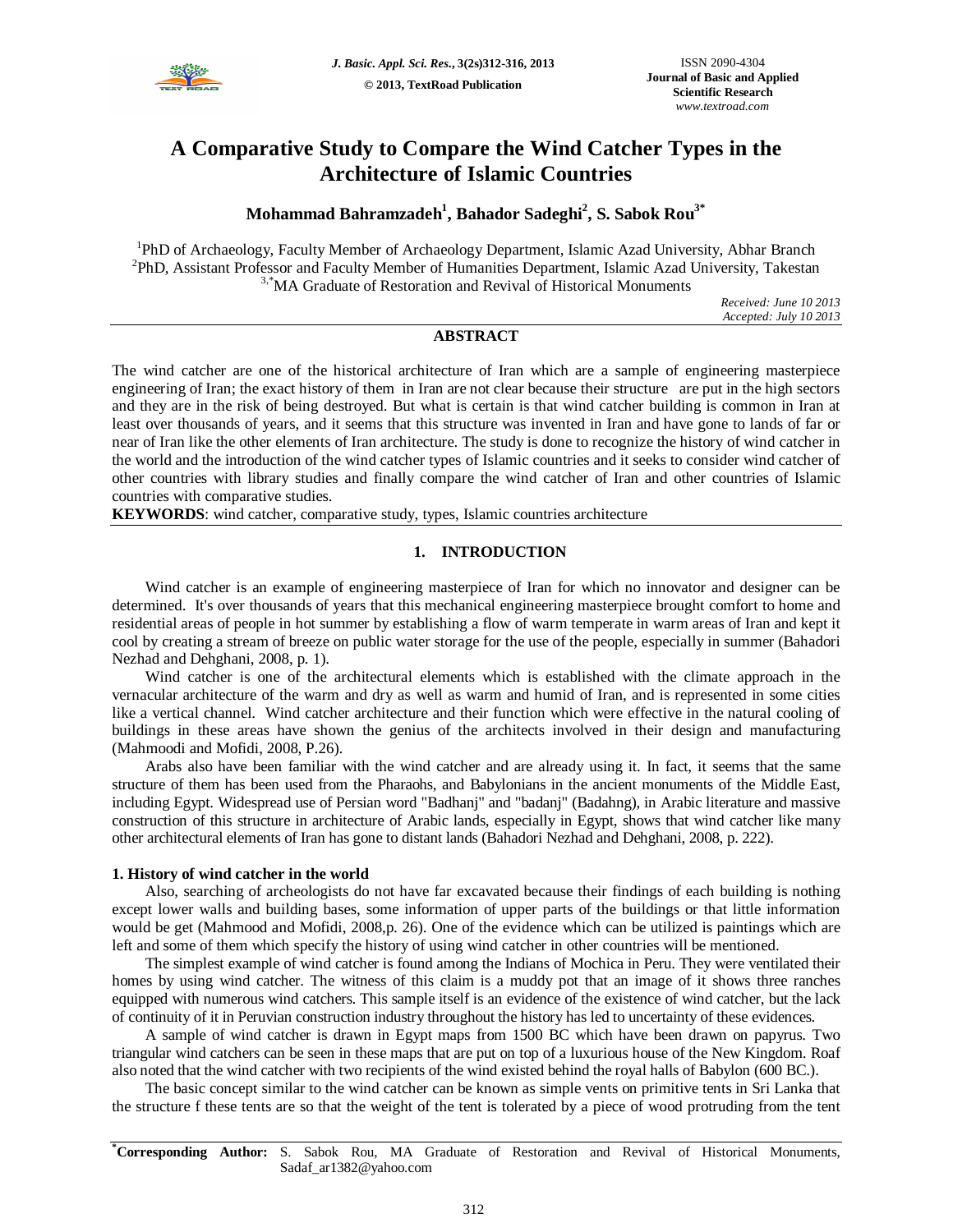and while the tent is set and the side facing the wind is closed; there is a small opening at the top it which is able to direct the air flow to the center of the tent.

One sample of wind catcher is seen in a painting of the walls of the Amun tomb, one of the Middle Egyptian kings, and these elements may be the staircase leading to the roofs according to what Roaf has been mentioned (Mahmoodi, 2009, p. 17).

Research which has been done on the history of wind catcher in the world will definitely bring it back to B.C. but this that who have invented them for the first time makes it a little bit difficult. Due to the fact that the images of Egyptian papyrus belong to 1500 years before Christ, so as to refer to the explorations in the Flint Hills, the background of wind catcher construction in Iran refers back to 4000 years B.C. according to stated reasons on research in north of Shahrood. This fact can be a reason for the Iranians claim for the invention of wind catcher in the world because such a record does not exist for the use of wind catcher anywhere in the Middle East. But about the Iranians use of wind catcher before the Arabs it would certainly be emphasized and also two reasons are enough for this claim. First, in ancient Arabic poetry which are presented in the lyrics part, the words Badhanj words, Badahanj, Bazehanj are used and although these are Persian words and the considered literature are of the fifth century A.D onwards, it can be said that the way it has been built also brought to Persian Gulf from Iran and they are called Bajir which are the short of wind catcher according to the application of Persian word for this structure. Second, the wind catchers of Emirates are in Bastak areas which are predominantly Iranian region in UAE that Iranians were the first inhabitants. Points discussed in this paper suggest the Iranian use of a ventilator before Arabs in the Persian Gulf which is a sign of creativity and ingenuity of Iranian architects, thus it can be said that the Iranians have been the source of inspiration for other countries in the field of wind catcher design as well as other innovations in the field of architecture (Mahmoodi and Mofidi, 2008, p. 32).

Wind catcher is used in Iran from many years ago and it can be said from its ancient and diverse names as Vatghar, Badhanj, Batkhan, Khyshud and Khyshkhan that it is not a new phenomenon. Wind catcher has various samples and has been established in diverse shapes according to the base of wind and weather (climate) and wind direction across Iran (Memarian, 2011, p. 538).

Wind catcher has constantly been defined as a traditional air deflector structure across the Middle East, from Pakistan to North Africa with different names and forms (Yarshater, 1989, p. 368). Wind catcher has been made from the earliest times in different parts and its structure and design were different from place to place and has lots of variety. What is important is that they all have the same function despite all the different structures, it means that all of them move favorable prevailing winds into residential spaces.



*Figure 1.* The basic idea for using tent and wood to trap wind and tents air conditioning (Roaf, 1988, p. 3)



*Figure 2.* Found image on papyrus in Egypt new kingdom tomb (Roaf, 1988, p. 5)

## **2. Wind catcher use in other countries**

Wind catcher has constantly been defined as a traditional air deflector structure across the Middle East, from Pakistan to North Africa with different names and forms. Wind catcher has been made from the earliest times in different parts and its structure and design were different from place to place and has lots of variety. What is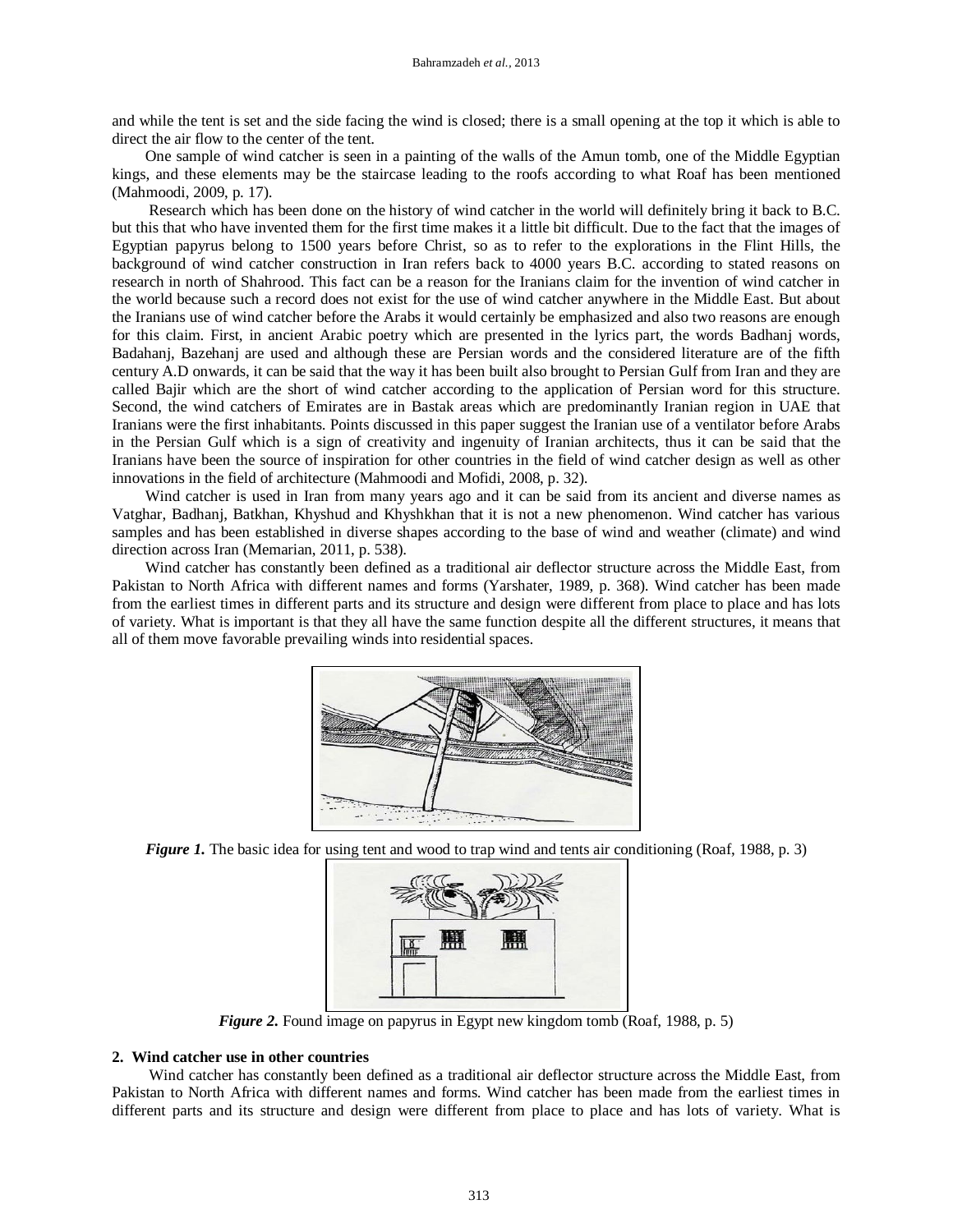important is that they all have the same function despite all the different structures, it means that all of them move favorable prevailing winds into residential spaces.

Except in Iran, wind catcher has been seen in Egypt, Pakistan, Afghanistan, Iraq and the United Arabic Emirates. "Also, few wind catcher has been seen over the Mediterranean buildings such as Syria, Lebanon, Palestine or Israel or Turkey and the island of Mesopotamia". This architectural element has been known as "mokalaf" in Egypt and as "badkhor" in Pakistan (Mahmoodi, 2009, p. 18).

#### **3. Wind catcher in Afghanistan**

Wind catcher can be seen in areas with warm climates of Afghanistan. Wind catcher in Heart of Afghanistan is a very simple wind catcher which is generally located on the domed roof of all rooms and its maximum height is 1.5 meter. These wind catchers of a crater on one side are made on the prevailing wind, which usually blows from the north. Their plan form is a square with dimensions of 1 x 1 meter and has ceiling sloping angle of approximately 30 degrees. Wind catcher of Afghanistan is very similar to short wind catcher with one side of East, Northeast and Southeast Iran (Bahadori Nezhad and Dehghani, 2008, p. 265).



*Figure 3.* Afghanistan Wind catcher (Mahyari, 1996, p. 96)

#### **4. Wind catcher in Pakistan**

One wind catcher (badkhor) can be seen on the roof of each house in the old part of the city of Hyderabad in Pakistan's Sindh province, on the roof of the house. So that Mrs. Roaf has such a sense of wind catcher of this city "A still forest of wind catcher is out there, on the houses of the old part of the city." Wind catchers of Hyderabad in Pakistan have at least 500 years old. In 1815, Patinger, an English tourist, has said about Hyderabad: "All the houses of the government palaces to the humble cottages, have wind catchers".

This wind catcher was fixed in its position so that the pulled in the prevailing winds in the afternoon guides into any of the rooms of multi-storey buildings. Although the appears of these delicate cooling equipment look considerably different from cooling equipment in other areas, these equipment are considered as alternative solutions or replacement to meet the environmental needs of the region.

Wind catcher plan of Pakistan is a shape of a square that is surrounded by two vertical sheets and its dimension is a square like wind catcher in Afghanistan. Cover on the roof is a ramp surface with an angle of 45 degrees. Wind catchers are covered with wood and plaster and metal sheets are placed on this cover in the new models. The average size of wind catcher is approximately one square meter and their height is upper than 5 meters. One pillar is separated from the main pillar in houses with more than one story and the main pillar continually goes down (Bahadori Nezhad and Dehghani, 2008, p. 266).



*Figure 4.* Wind catcher in Pakistan (Roaf, 1988, p. 6)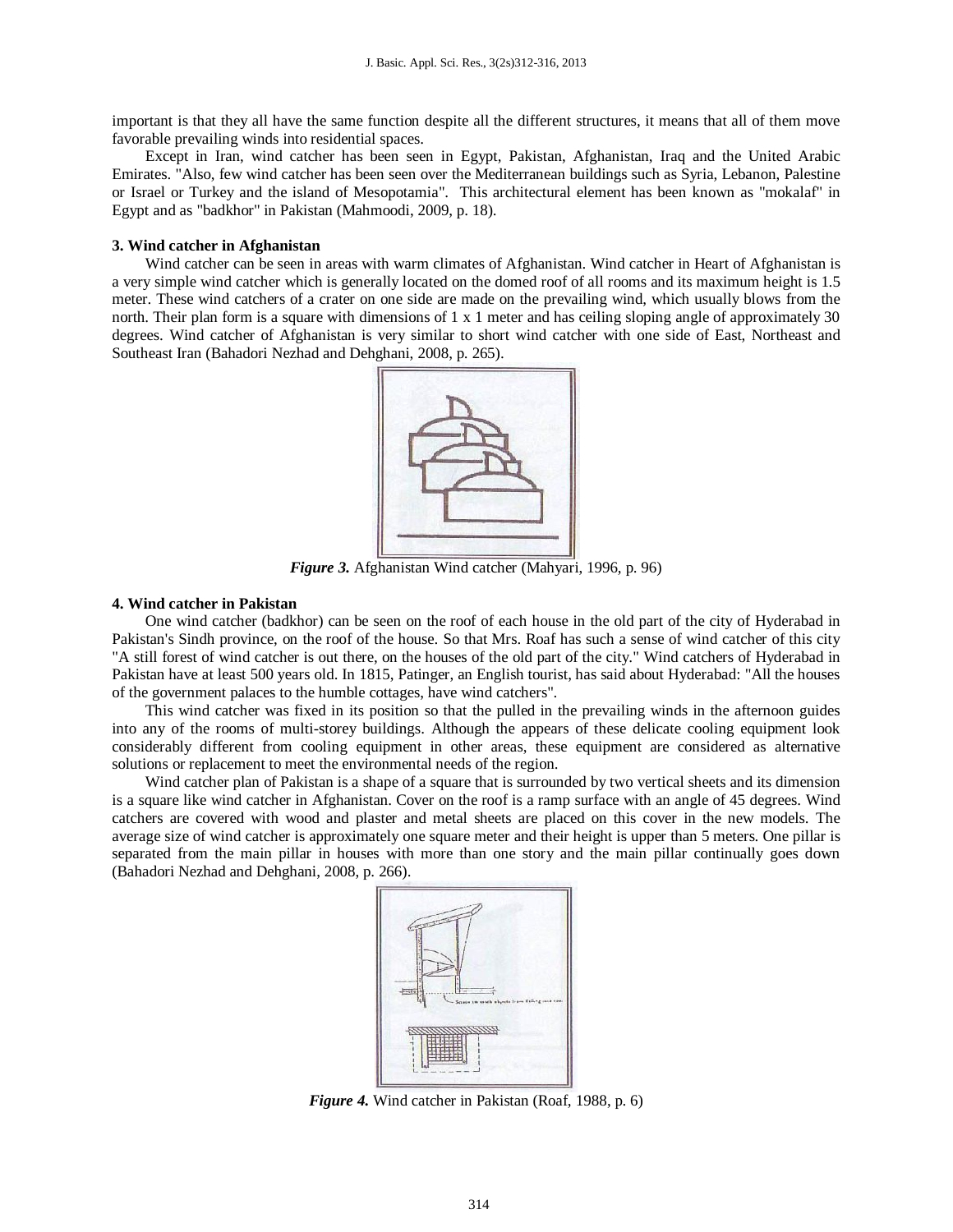#### **5. Wind catcher in Egypt**

Mokalaf (which literally means the receiver of wind), has been used by the ancient Egyptians around 1300 years BC and has been one of the important factors in local architecture of Egypt for a long time. Mokalaf has been used for building of Egypt in hot and dry areas, and is an appropriate factor in natural ventilation. The use of large windows for natural light into the building is not suitable in these areas because it causes the entrance of the air and sand into the building. There are different samples of Molaghaf in Cairo houses. In a big house in Cairo, sometimes Molaghaf is placed on top of the summer staying part of the house which is connected its lower room due to its long chamber. In Cairo, there are also some Mokalaf related to the 19th century in which the openings (vents) are directly connected to the lower chamber by a hole in the roof. Mokalaf "Qaa" is one of the excellent samples which is one of the architectural works of Mohebodin shafiol Movakel in Cairo which is built in the year 1350 AH.

Wind catcher plans of Egypt are like rectangular which are placed over the flat roofs. An Egyptian Molaghaf includes a long column on top of a building and an opening into wind which is often located to the northwest winds. Roof angle is of 30 degrees which enables better penetration into the building (Mahmoodi, 2009. p. 18).



**Figure 5.** Wind catcher in Egypt (Mahyari, 1996, p. 96)

### **6. Wind catcher in Iraq**

In Iraq, wind catchers are simply a hole in the thick mud brick or adobe walls on the roof for the summer living rooms and are built to the northwest in order to take the prevailing air and make the air cooler. Vertical pillars which are placed in these walls are the connecting openings (fans) of the roof with the basement (Bahadori Nezhad and Dehghani, 2008, p. 268).

Wind catchers in Iraq are very similar to Cairo Mokalaf. Some are designed in one-way rectangular plan. Wind catcher has a rectangular plan shape in Iraq. The width of wind catcher pillar is between 15 and 60 cm. Wind catcher channel does not rise far above the roof and wind catcher vents begin from floor and do not go higher than a height of about 0.5 m to 1.20 meters. The difference between them is that the channel roof is made of 45 degree curved shape while the roof of Mokalaf is not curved. Iraqi wind catcher place is generally on the edge of the roof and service their basement space (Mahmoodi, 2009, p. 20).

Pillars are often terminated in inside shells of basement walls. The hot and humid wind that comes into the wind catcher flows in a variety of indoor space, and goes out from openings which are like open metal, small windows in basement which are located into the yard (Bahadori Nezhad and Dehghani, 2008, p. 262).



**Figure 6.** Types of Wind catcher in Iraq (Roaf, 1988, p. 6)